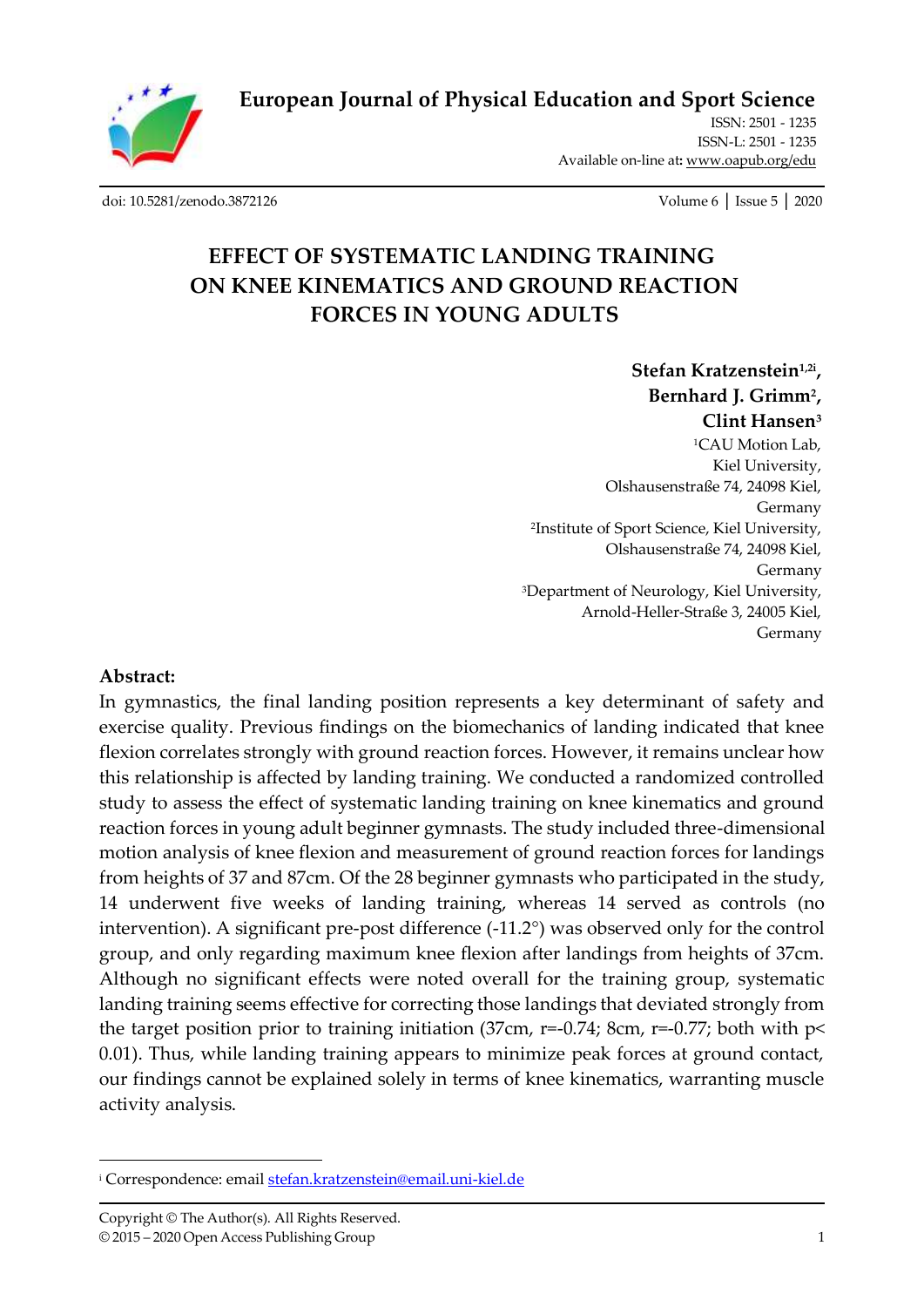**Keywords:** kinematics, ground reaction force, gymnastics athletes, landing training

#### **1. Introduction**

During freestyle competitions, the competitive gymnastics athlete performs a minimum of eight self-selected, gymnastic elements on the floor or on a parkour. These elements usually include jumps and rotations around corresponding body axes, all followed by landings. The desired landing posture in gymnastic competitions is mandated by the Code of Points (2017-2020), issued by the Fédération Internationale de Gymnastique (FIG) (2013) to ensure a safe landing technique to prevent athletes from injuries. Penalized deviations include sidesteps and excessive flexion of the lower limb (e.g., a deep squat upon landing is to be penalized by 0.5 points). An appropriate landing technique is required to ensure the implementation of these requirements.

In general, landing techniques can be clustered in two principal strategies either toe-heel (forefoot) or heel-toe (rear-foot), which strongly depend on the sport, the athletes' preference, and their physiological requirements (Cortes et al., 2007). The rearfoot strategy is commonly used during moderate speed running (Dufek & Bates, 1990), and the forefoot strategy is used in actual jump landings (Schot & Dufek, 1993) such as basketball and volleyball (Bressel & Cronin, 2005) showing lower maximal vertical ground reaction forces (vGRF) compared to the rear-foot strategy (Cronin, Bressel & Finn, 2008).

Landings in gymnastics also follow the forefoot strategy, and here, De Vita and Skelly (1992) categorized landings into stiff and soft, based on the maximum knee flexion noted after ground contact (Čuk & Marinšek, 2013; Marinšek, 2010). The assignment of the landings into these categories depends on the change in knee angle from the initial ground contact until the final position (stiff<90°, avg.=77°; soft>90°, avg.=117°) and the duration of the ground contact phase (stiff<152ms; soft>342ms). Within the framework of forefoot strategy, stiff and soft landings differ substantially with regards to vertical ground reaction force (vGRF) as the joint range of motion allows the knee muscles to absorb external load (Cortes et al., 2007).

The vGRF is a sensitive predictor of the external load on the musculoskeletal system (Paddle and Maulder, 2013) and was reported with magnitudes of 2–4 times the body weight (BW) while landing from vertical jumps (McNitt-Gray, 1993). Landing after complex exercises, such as double somersault, causes even higher vGRFs with up to 18 times BW (McNitt-Gray, 1993). Christoforidou et al. (2017) enrolled young, trained women and reported vGRFs of about 4 and 4.5 times BW upon vertical landing from drop jumps of 40 and 60cm heights, respectively. Although the height of the landing seems to be the determining factor of the external load, the type of floor, and the type of footwear, the landing technique also plays a key role (McNitt-Gray, Yokoi & Millward, 1994).

During successful landings, the gymnast is capable to control these high external load by actively coordinating the knee kinematics, which allows an optimal muscular force absorption with (Christoforidou et al., 2017; Marinšek & Čuk, 2010; Verniba,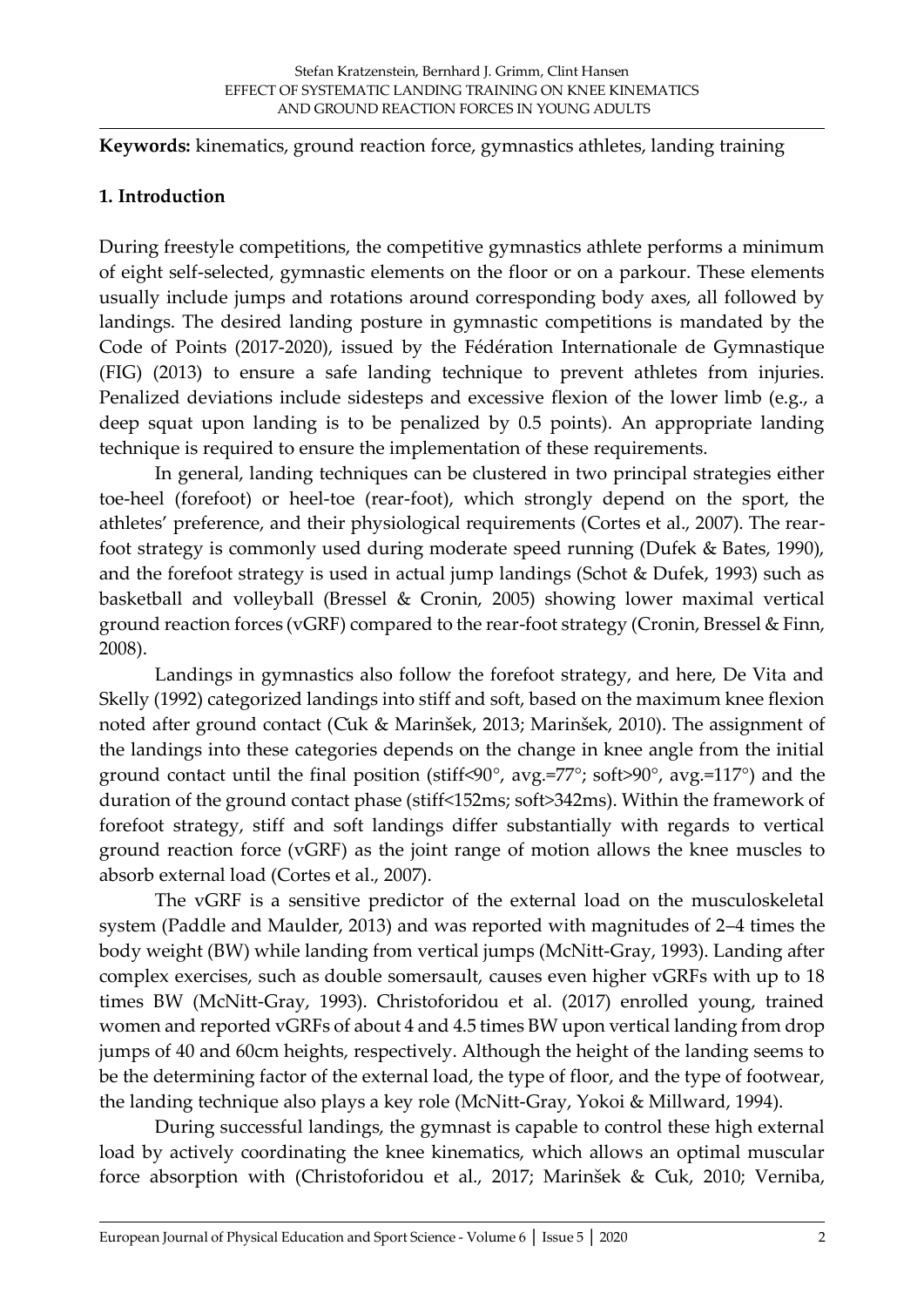Vescovi, Hood & Gage, 2017). The modeling study of De Vita and Skelly (1992) showed that, compared to stiff landings, soft landings could absorb up to 19% more kinetic energy, suggesting that soft landings may be safer.

If the landing knee angle is too small (rather stiff landing) at initial contact, there is a high risk of injury to the lower extremities (Marinšek & Čuk, 2010). Various studies (Hume & Steele, 2000) have confirmed that most of the landing-related injuries are due to sudden decelerations or the knee is almost extended during the landing maneuver. These aspects are consequently making the knee the most frequently injured joint in floor gymnastics and court sports, which sports have similar deceleration patterns in common (Paddle & Maulder, 2013). Thus, adequate training must include both a variable and quick availability of appropriate responses to unexpected landing situations and, likewise, an automation of the correct final landing position.

Although there are no evaluated training programs in gymnastics, it is recognized that such systematic landing training improves safety upon landing. Araujo, Cohen, and Hayes (2015) enrolled 16 capoeira athletes and reported that a 6-week landing training program including elements of dynamic core stability training led to a significant reduction in GRF which is also associated with a lower probability of anterior cruciate ligament injury (Hewett et al., 2005). The authors focused their training program on strengthening the muscles of the lower extremities and the training of a variable availability of motor responses to changing landing situations. Especially, the training of motor skills corresponds to the results of studies that found correlations between motor control, external load (McNair & Prapavessis, 1999; Paddle & Maulder, 2013) and the injury risk (Mills, Pain & Yeadon, 2008) of gymnasts. However, whether a systematic training program of similar length affects landing strategies or parameters in gymnasts has not been investigated so far.

Since differences in landing heights put different demands on the landing strategies, the purpose of this study was to compare the ground reaction forces and knee angles involved in drop jump landings from two different heights. It was hypothesized that a 5-week systematic training of the availability of appropriate responses to unexpected landing situations and finishing in the final landing position defined by the FIG (2013) would result in lower vertical ground reaction forces and lesser knee flexion for both drop jump heights.

#### **2. Methods**

# **2.1. Participants**

This study enrolled young adult gymnasts who volunteered to participate and provided written informed consent. All procedures were conducted following the principles set out by the Declaration of Helsinki, by relevant legislation, and by the local ethics committee, which had approved the study design.

Based on the results of Araujo, Cohen, and Hayes (2015) (Peak vGRF) an a priori power analysis was conducted using G\*Power3 (Faul, Erdfeller, Lang & Buchner, 2007)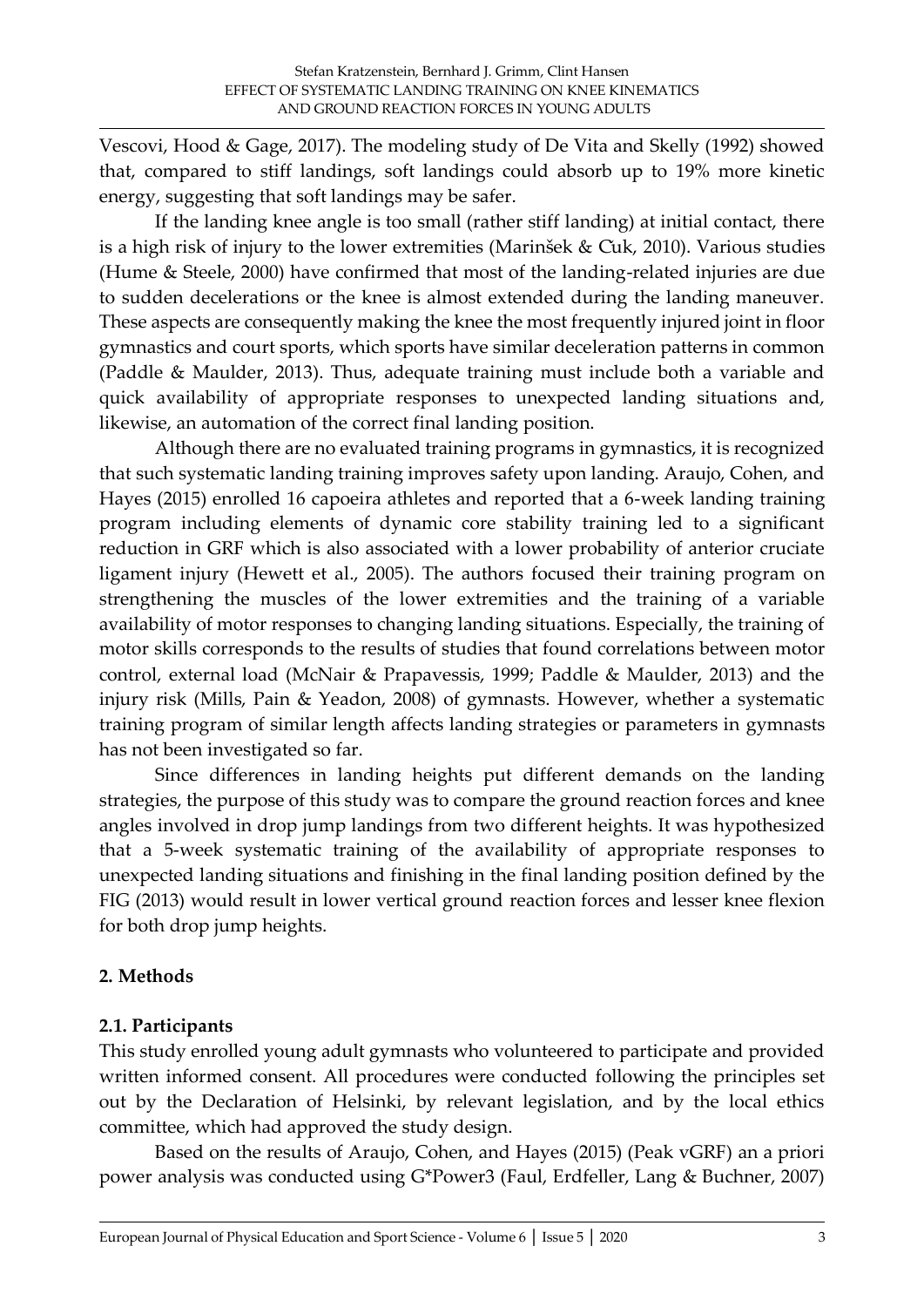to test the difference between two independent group means using a two-tailed test (Wilcoxon-Mann-Whitney test), a medium effect size (d=0.85), and an alpha of 0.05. Result showed that a total sample of 28 participants with two equal-sized groups of n=14 was required to achieve a power of 0.81. Consequently, twenty-eight gymnasts were enrolled and randomly assigned to the test group (TG) or the control group (CG). TG gymnasts participated in training sessions specifically focused on improving the landing technique (i.e., landing training), whereas CG gymnasts did not receive any landingfocused training in addition to their regular training. The training of the CG focused during the study period on floor exercises with a maximum of two 60 minutes-training sessions per week. Landings from heights were no central subject of the training. Athletic training was focused on increasing mobility at this time to provide a better contrast to TG training. Athletes with acute injuries of the back or lower limbs were excluded from this study. In the CG (n=14), the age was 21±1.8years, body weight was 70.14±9.84kg, and height was 177.64±7.97cm. In the TG (n=14), the age was 22.86±3.68years, body weight was 70.86±11.27kg, and height was 175.79±11.16cm. All participants were classified as adult beginners, with less than one year of gymnastics experience. The self-reported athletic biography included swimming, soccer, handball and, unsystematic fitness training.

# **2.2. Systematic landing training protocol**

The training protocol used in this study was developed based on the protocol described by Araujo, Cohen, and Hayes (2015). The strength of the training concept lies in the shortness of the program, which allows it to be included in a priority program to sensitize the athletes for the correct movement execution. The variation of the landing stimuli targets a flexible availability of motor solutions for different landing tasks. Due to the limited availability of the participants, the duration of the training intervention was reduced from 6 to 5 weeks. Landing training was conducted twice a week, with an interval of 2 days between the sessions, and focused mainly on conditional aspects and the development of motor control. Specifically, the 5-week training intervention was structured as a Tabata workout (Tabata et al., 1996) on weeks 1 and 3, as circuit training on weeks 2 and 4, and as landing parkour on week 5.

Tabata training employed the traditional 20–10 routine (i.e., 20 seconds of maximal efforts followed by 10seconds of rest). The circuit training included relatively low loads for a relatively high number of repetitions in each set to improve local muscular and aerobic endurance (Fry, 2005). All sessions included aspects of coordination, strengthening, stabilization, and activation. The landing parkour involved numerous jump exercises from different heights and with strategies (e.g., straight jump, squat jump, straddle vault, one-leg jump, two-leg jump, ½ rotation, full rotation), landing in the final posture defined by the FIG (2013).

Each training session lasted approximately 30minutes and was structured into three parts (warming-up, stretching, and landing training), all supervised by experienced trainers. The 10minutes warm-up contained general and specific warm-up exercises (e.g.,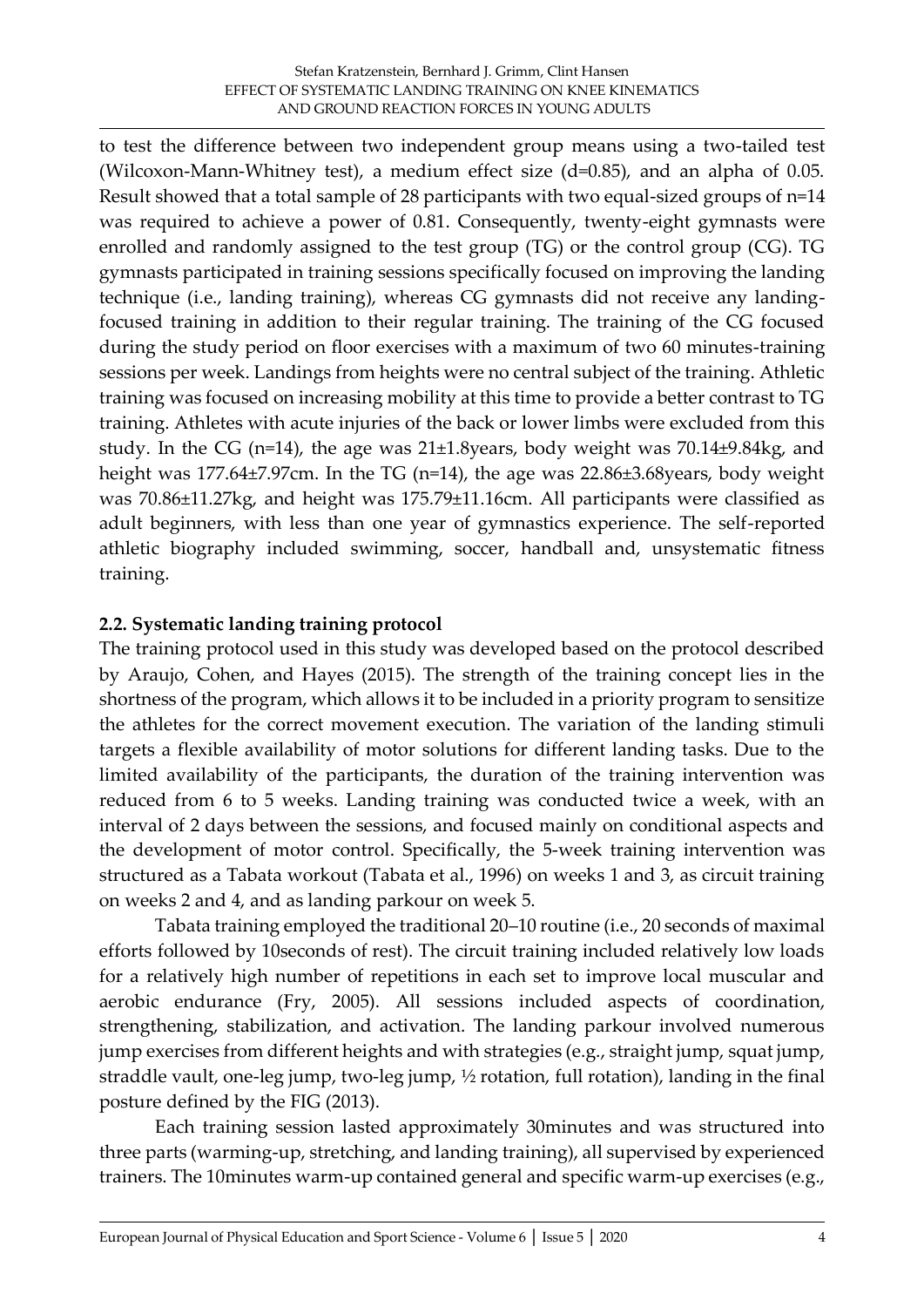including high knees, buttock kicks, lunges, squats, and jumps), followed by dynamic stretching focusing on the demands associated with the subsequent training (e.g., stretching of hip extensors and knee flexors). The main part included motor training of the landing position, followed by plyometric, eccentric, and proprioceptive training. All training set-ups included only exercises with the participant's own BW, drop jumps from different heights, jumps over obstacles, and landing into the defined landing posture on different surfaces. Each week was assigned a special training (A-D), which is carried out two times a week (see Table 1). A detailed description of the training as video tutorials can be found on<https://kielmotionlab.com/landungstraining/> or in the appendix. The target landing posture was defined at knee flexion <90°, torso flexion of 30–40°, and the arms raised anteriorly by about 120°. One week before and after the systematic landing training, both the training and the control group performed a landing analysis to evaluate the effect of the training on the landing mechanisms.

# **2.3. Data collection**

The test for the pre- and post-systematic landing training data collection included three drop landings from a plateau onto a force plate (10N threshold, A9260, 1000Hz; Kistler, Winterthur, Switzerland) with a marked landing area of 30×30cm (De Vita & Skelly, 1992; McNitt-Gray, 1993; Mills et al., 2008; Verniba et al., 2017). The force plate was placed at 10 cm in front of the plateau, which was set at heights of 37 and 87cm. Unilateral motion analysis was conducted, per the protocol described by De Vita and Skelly (1992) and inertial measurement unit sensors (100 Hz; Noraxon USA Inc., Scottsdale, AZ, USA) were placed on the right pelvis, thigh, lower leg, and dorsal foot to investigate the knee flexionextension angle (Struzik, Juras, Pietraszewski & Rokita, 2016). The system's measurement error for joint angle estimations during dynamic motions is reported to be less than 0.5° (Noraxon USA Inc., Scottsdale, AZ, USA). The force plate and inertial measurement unit data were synchronized within the MyoMotion software package, and no additional data processing in terms of filtering was applied.

Neoprene bandages were used to secure the sensors on each body segment. The participants wore their own footwear, which was the same during the pre-post measurements. The sensor set-up was calibrated before the final repetition to identify the sensor-to-segment orientation and to reduce the bias associated with sensor drifting (Seel, Raisch & Schauer, 2014). For this purpose, the participants were asked to stand in a tpose, standing upright with legs straight and arms stretched parallel to the ground.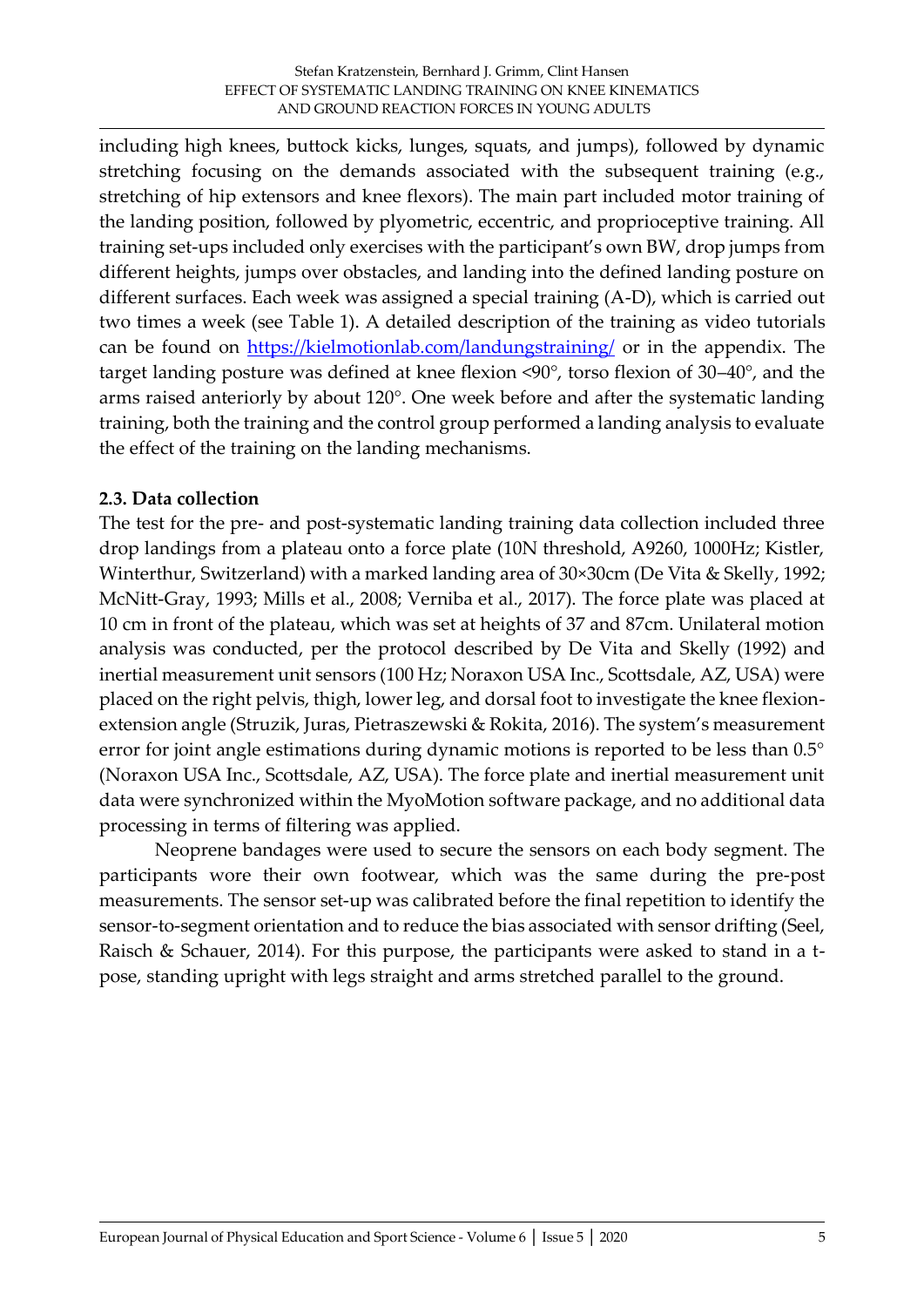#### Stefan Kratzenstein, Bernhard J. Grimm, Clint Hansen EFFECT OF SYSTEMATIC LANDING TRAINING ON KNEE KINEMATICS AND GROUND REACTION FORCES IN YOUNG ADULTS

|           | Table 1: Systematical program of 5 weeks landing training evaluated in this study                                           |                        |                                                                                                                                              |                 |                                                          |                                                                                                           |                                                                                                                                                                                                                                                                     |  |
|-----------|-----------------------------------------------------------------------------------------------------------------------------|------------------------|----------------------------------------------------------------------------------------------------------------------------------------------|-----------------|----------------------------------------------------------|-----------------------------------------------------------------------------------------------------------|---------------------------------------------------------------------------------------------------------------------------------------------------------------------------------------------------------------------------------------------------------------------|--|
| Week      | Warm Up                                                                                                                     | <b>Video Reference</b> | <b>Training format</b>                                                                                                                       | <b>Stations</b> | <b>TG Exercise</b>                                       | <b>TG</b> Exercise's purpose                                                                              | Concurrent training of TG and CG                                                                                                                                                                                                                                    |  |
| Time      | 10'                                                                                                                         |                        |                                                                                                                                              |                 | $10 - 15'$                                               |                                                                                                           | Twice a week                                                                                                                                                                                                                                                        |  |
|           |                                                                                                                             | A                      | <b>Tabata</b><br>- 20" high intensity<br>- rest for 10"<br>- complete 8<br>stations<br>- rest for 2'<br>- repeat once                        |                 | left single leg lunges                                   | Strengthening and<br>conditioning of lower leg<br>muscles                                                 | Duration: max. 60' (incl. Warm-up)<br>Focus: Balance and upper body strength<br>Exercises $(e.g.):$<br>- Balance parcour<br>- Throwing and catching on the balance beam<br>- Freezing in e.g. single leg standing positions<br>on varying grounds                   |  |
|           |                                                                                                                             |                        |                                                                                                                                              | $\overline{c}$  | right single leg lunges                                  |                                                                                                           |                                                                                                                                                                                                                                                                     |  |
|           |                                                                                                                             |                        |                                                                                                                                              | 3               | jumping single leg lunges                                |                                                                                                           |                                                                                                                                                                                                                                                                     |  |
|           |                                                                                                                             |                        |                                                                                                                                              | $\overline{4}$  | lunges against resistant band                            |                                                                                                           |                                                                                                                                                                                                                                                                     |  |
|           |                                                                                                                             |                        |                                                                                                                                              | $\overline{5}$  | drop jumps from different heights                        |                                                                                                           |                                                                                                                                                                                                                                                                     |  |
|           |                                                                                                                             |                        |                                                                                                                                              | 6               | Jumping on a soft ground                                 |                                                                                                           |                                                                                                                                                                                                                                                                     |  |
|           |                                                                                                                             |                        |                                                                                                                                              | $\overline{7}$  | ankle dips                                               |                                                                                                           |                                                                                                                                                                                                                                                                     |  |
|           |                                                                                                                             |                        |                                                                                                                                              | 8               | running knee raises on a soft ground                     |                                                                                                           | - Upper body circle training (min. 20')                                                                                                                                                                                                                             |  |
| П         | <b>Standard</b><br>Warm Up incl.<br><b>General Warm</b><br>Up (e.g. easy<br>running)                                        | B                      | Circuit<br>- 20' reps moderate<br>intensity<br>- rest for 10"<br>- complete 8<br>stations<br>- rest for 2'<br>- repeat once                  |                 | stand forefeet and catch                                 | Postural control and stability.<br>Flexible availability of motor<br>adaptation to different<br>surfaces. | Duration: max. 60' (incl. Warm-up)<br>Focus: Balance and upper body flexibilty<br>Exercises (e.g.):<br>- Standing on challenging surfaces (e.g. balls)<br>- Walking on small surfaces<br>- Intensive stretching (min. 20')                                          |  |
|           |                                                                                                                             |                        |                                                                                                                                              | $\overline{c}$  | singe leg hurdle jumps                                   |                                                                                                           |                                                                                                                                                                                                                                                                     |  |
|           |                                                                                                                             |                        |                                                                                                                                              | 3               | left-both-right ankle jumps series                       |                                                                                                           |                                                                                                                                                                                                                                                                     |  |
|           |                                                                                                                             |                        |                                                                                                                                              | $\overline{4}$  | dips in landing position                                 |                                                                                                           |                                                                                                                                                                                                                                                                     |  |
|           |                                                                                                                             |                        |                                                                                                                                              | 5               | landing on different soft grounds                        |                                                                                                           |                                                                                                                                                                                                                                                                     |  |
|           |                                                                                                                             |                        |                                                                                                                                              | 6               | single leg balance lunges                                |                                                                                                           |                                                                                                                                                                                                                                                                     |  |
|           |                                                                                                                             |                        |                                                                                                                                              | $\tau$          | jumps on small surface                                   |                                                                                                           |                                                                                                                                                                                                                                                                     |  |
|           |                                                                                                                             |                        |                                                                                                                                              | 8               | single leg springboard jumps                             |                                                                                                           |                                                                                                                                                                                                                                                                     |  |
| $\rm III$ | <b>Specific Warm</b><br>Up (e.g.<br>skipping,<br>running knee<br>raises, heel<br>kicks, ankle<br>jumps back and<br>forward. | $\mathbf C$            | <b>Tabata</b><br>- 20" high intensity<br>- rest for 10"<br>- complete 8<br>stations<br>- rest for 2'<br>- repeat once                        | $\overline{1}$  | reactive single leg jumps from different heights (left)  | Strengthening and<br>conditioning of lower leg<br>muscles. Postural control and<br>stability.             | Duration: max. 60' (incl. Warm-up)<br>Focus: Balance and upper body exercises (e.g.):<br>- Handstand exercises<br>- Hand stand exercises<br>- Cart wheel excises<br>- Intensive stretching (min. 20')                                                               |  |
|           |                                                                                                                             |                        |                                                                                                                                              | $\overline{c}$  | reactive single leg jumps from different heights (right) |                                                                                                           |                                                                                                                                                                                                                                                                     |  |
|           |                                                                                                                             |                        |                                                                                                                                              | 3               | single leg lunges                                        |                                                                                                           |                                                                                                                                                                                                                                                                     |  |
|           |                                                                                                                             |                        |                                                                                                                                              | $\overline{4}$  | lunges against resistant band                            |                                                                                                           |                                                                                                                                                                                                                                                                     |  |
|           |                                                                                                                             |                        |                                                                                                                                              | $\overline{5}$  | reactive jumps from different heights                    |                                                                                                           |                                                                                                                                                                                                                                                                     |  |
|           |                                                                                                                             |                        |                                                                                                                                              | 6               | jump variation on a soft ground                          |                                                                                                           |                                                                                                                                                                                                                                                                     |  |
|           |                                                                                                                             |                        |                                                                                                                                              | $\tau$          | ankle dips                                               |                                                                                                           |                                                                                                                                                                                                                                                                     |  |
|           |                                                                                                                             |                        |                                                                                                                                              | 8               | lunges on a soft ground                                  |                                                                                                           |                                                                                                                                                                                                                                                                     |  |
| IV        | jumping knee<br>raises, walk on<br>toes, deep squat<br>walking)<br><b>Dynamical</b><br><b>Stretching</b>                    | D                      | Circuit<br>$\overline{c}$<br>- 20' reps moderate<br>3<br>intensity<br>- rest for 10"<br>$\overline{4}$<br>5<br>- complete 8<br>stations<br>6 | $\mathbf{1}$    | roll from the box into landing position                  | Postural control and stability.<br>Flexible availability of motor<br>adaptation to different<br>surfaces. | Duration: max. 60' (incl. Warm-up)<br>Focus: Balance and upper body strength<br>Exercises (e.g.):<br>- Balance parcour<br>Cross obstacles on the small surfaces (e.g.<br>balance beam)<br>- Freezing on instable grounds<br>- Upper body circle training (min. 20') |  |
|           |                                                                                                                             |                        |                                                                                                                                              |                 | singe leg hurdle jumps                                   |                                                                                                           |                                                                                                                                                                                                                                                                     |  |
|           |                                                                                                                             |                        |                                                                                                                                              |                 | left-both-right ankle jumps series                       |                                                                                                           |                                                                                                                                                                                                                                                                     |  |
|           |                                                                                                                             |                        |                                                                                                                                              |                 | variation of turning jumps                               |                                                                                                           |                                                                                                                                                                                                                                                                     |  |
|           |                                                                                                                             |                        |                                                                                                                                              |                 | landing on different soft grounds                        |                                                                                                           |                                                                                                                                                                                                                                                                     |  |
|           |                                                                                                                             |                        |                                                                                                                                              |                 | single leg balance lunges                                |                                                                                                           |                                                                                                                                                                                                                                                                     |  |
|           |                                                                                                                             |                        | - rest for 2'                                                                                                                                | $\tau$          | jumps on small surface                                   |                                                                                                           |                                                                                                                                                                                                                                                                     |  |
|           |                                                                                                                             |                        | - repeat once                                                                                                                                | $\,8\,$         | single leg springboard jumps                             |                                                                                                           |                                                                                                                                                                                                                                                                     |  |
| V         |                                                                                                                             |                        | <b>Landing parcour</b>                                                                                                                       | -1              | island jumping (from box to box)                         | Flexible availability of motor<br>adaptation to different<br>surfaces.<br>- Stretching                    | Duration: max. 60' (incl. Warm-up)<br>Focus: Balance and upper body exercises (e.g.):<br>- Handstand exercises                                                                                                                                                      |  |
|           |                                                                                                                             |                        | - 20' reps moderate                                                                                                                          | $\overline{2}$  | jumping on/off a bank                                    |                                                                                                           |                                                                                                                                                                                                                                                                     |  |
|           |                                                                                                                             | E                      | intensity                                                                                                                                    | $\overline{3}$  | spring board island jumping                              |                                                                                                           |                                                                                                                                                                                                                                                                     |  |
|           |                                                                                                                             |                        | - rest for 10"                                                                                                                               | $\overline{4}$  | jump off the large box                                   |                                                                                                           |                                                                                                                                                                                                                                                                     |  |
|           |                                                                                                                             |                        | - complete 8                                                                                                                                 | 5               | Jumping on a soft ground                                 |                                                                                                           | - Hand stand exercises                                                                                                                                                                                                                                              |  |
|           |                                                                                                                             |                        | stations                                                                                                                                     | 6               | jump off the small box                                   |                                                                                                           | - Cart wheel excises using obstacles                                                                                                                                                                                                                                |  |
|           |                                                                                                                             |                        | - rest for 2'                                                                                                                                | $\tau$          | stair jumping                                            |                                                                                                           |                                                                                                                                                                                                                                                                     |  |
|           |                                                                                                                             |                        | - repeat once                                                                                                                                | 8               | mini trampoline jumping                                  |                                                                                                           |                                                                                                                                                                                                                                                                     |  |

**Note:** Video references refer to video tutorials that are available on [https://kielmotionlab.com/landungstraining/.](https://kielmotionlab.com/landungstraining/) Both, training and control group did the concurrent training.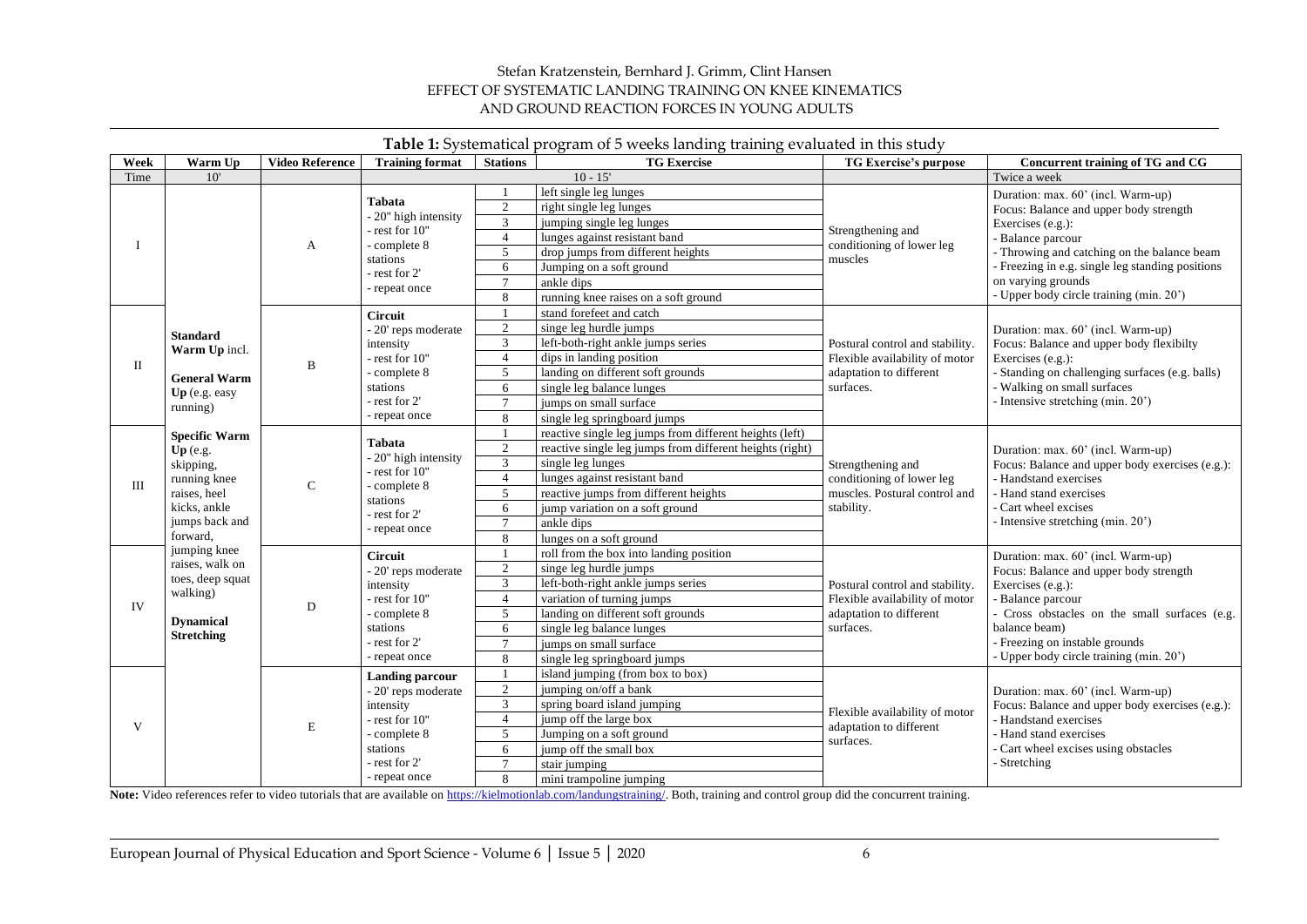All participants were provided with the same instructions. Specifically, after receiving the start signal, the participant stepped from the plateau, starting with the self-reported dominant foot (Christoforidou et al., 2017; McNitt-Gray, 1993; Sigward, Havens & Powers, 2011; Verniba et al., 2017) and performed a bilateral landing. The landing was repeated three times to help the participants familiarize themselves with the procedure. Contrary to the current recommendation to analyze Ground reaction force data from at least four repetitive measurements (James, Hermann, Dufek & Bates, 2007), only the third landing was analyzed in this study in order to ensure proximity to a competitive scenario. After the participants reached the final landing position, they remained until a second signal and left the force plate. The landings were repeated if the participant initially jumped upwards instead of stepping forward and after unsafe or unilateral landings (Christoforidou et al., 2017; McNitt-Gray, 1993). Both types of failures were visually identified by the investigator. A rest period of at least 30seconds was allowed between repetitions (Kuenze, Foot, Saliba & Hart, 2015).

# **2.4. Data analysis**

Figure 1 gives an overview of the analyzed parameters, which included the maximum vGRF, the leg stiffness (knee flexion), and the time between ground contact and maximum knee flexion.





**Note:** The participant was a female gymnast (weight, 52kg). Marks identify (1) ground contact, (2) peak force, (3) maximum knee flexion, and (4) final landing position. vGRF, vertical ground reaction force.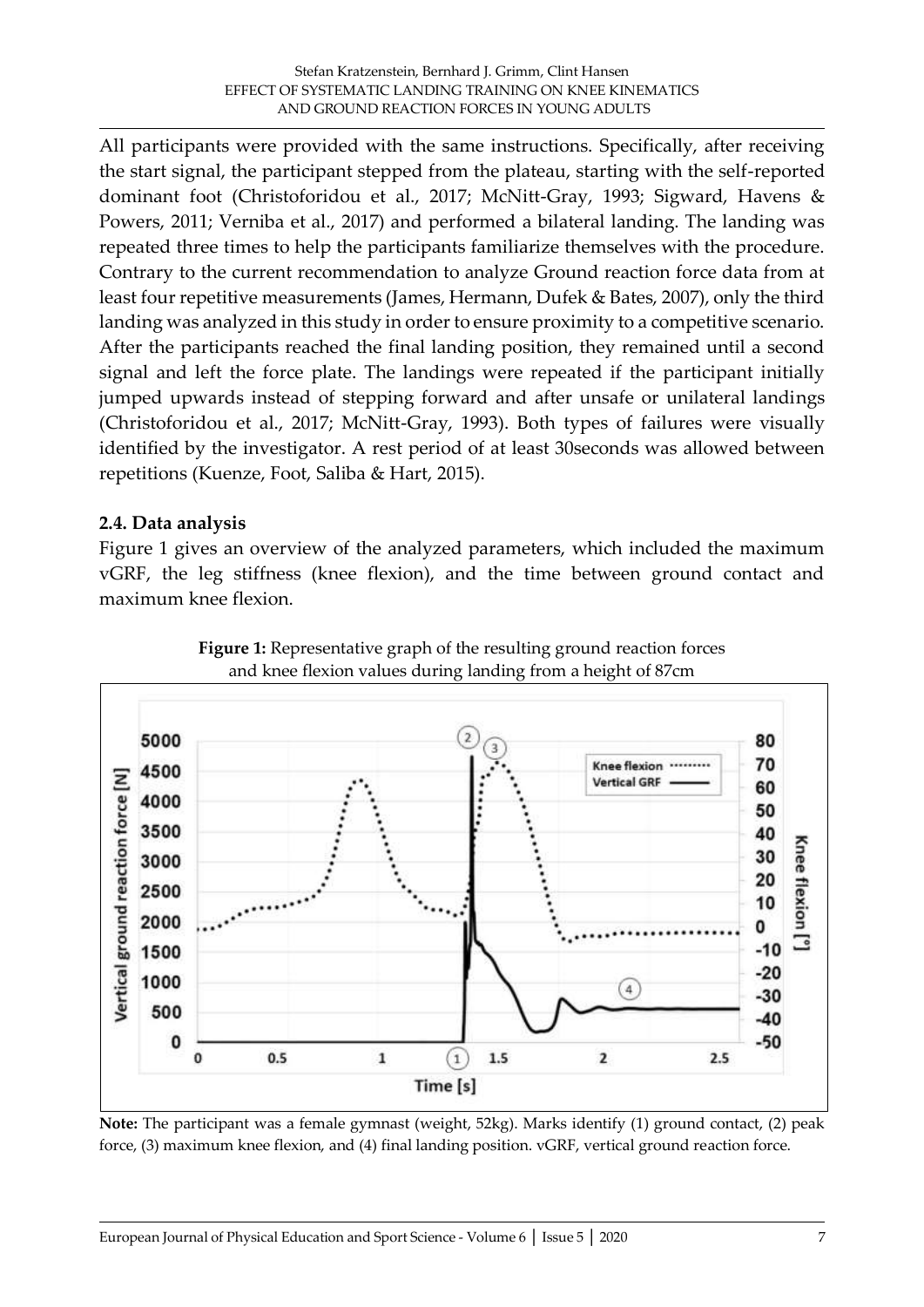Of the two peaks exhibited by the force curve during landing (Marinšek, 2010), the first is smaller and corresponds to the metatarsal head on the force plate, while the second is larger and corresponds to the landing of the heel. In this study, the last peak of the force curve was considered as the maximum vGRF, which was normalized to the body weight (BW) (McNitt-Gray, 1993) to allow comparison between participants. Therefore, vGRF values are given in BW.

The maximum value of knee flexion after ground contact was identified using an in-house MATLAB routine (Math Works, Natick, MA, USA). In this context, standing upright with legs straight (in the t-pose) was defined to correspond to 0° knee flexion. The braking time was defined as the time between ground contact and maximum knee flexion.

For each variable, the normality of the distribution was tested using the Shapiro-Wilk-Test. Since not all variables had normally distributed data, the significance of prepost differences was evaluated using the Wilcoxon test for dependent samples. Statistical significance was established at p<0.05 and evaluated with regard to effects size (d) ranges (Cohen, 1992) of trivial (0–0.19), small (0.20–0.49), medium (0.50–0.79) and large (0.80 and higher). The relationship between the magnitude of change (∆) in the variable of interest, the group affiliation, and the baseline value of the variable of interest was modeled using multivariate, linear regression (stepwise modeling). The corrected coefficient of determination  $(R<sup>2</sup>)$  was calculated as a measure of the influence of the independent variable (training intervention, baseline value) on the variance of the dependent variables (knee flexion, peak force). The direct relationship between the dependent variables and the independent variables was examined by Spearman's correlation analysis.

#### **3. Results**

All 28 participants completed the study and conducted both measurement time points pre-post measurements. First, the group means for the variables of peak force, maximum knee flexion, and braking time before and after the study were examined for betweengroup differences. Data were analyzed separately for landings from heights of 37 and 87cm (Figure 2).

A significant pre-post difference, corresponding to a reduction in peak vGRF by  $0.6$  BW (median:  $5.3\pm1.2$  vs.  $4.7\pm1.2$ BW; d= $0.6$ ), was found only for CG gymnasts, and only for landings from a height of 37cm. No other significant pre-post differences in vGRF means were found for either group or jump height. Of note, the variance of vGRF for landings from a height of 87cm reduced substantially in the TG (interquartile range: 7.8 vs. 1.4BW). The maximum knee flexion changed in the CG for landings from a height of 37cm, with significantly less knee flexion noted after the training (median: 78.0±13.7° vs. 66.7±12.7°; p<0.05; d=0.7). No other significant changes were found related to knee flexion or braking time (Table 1).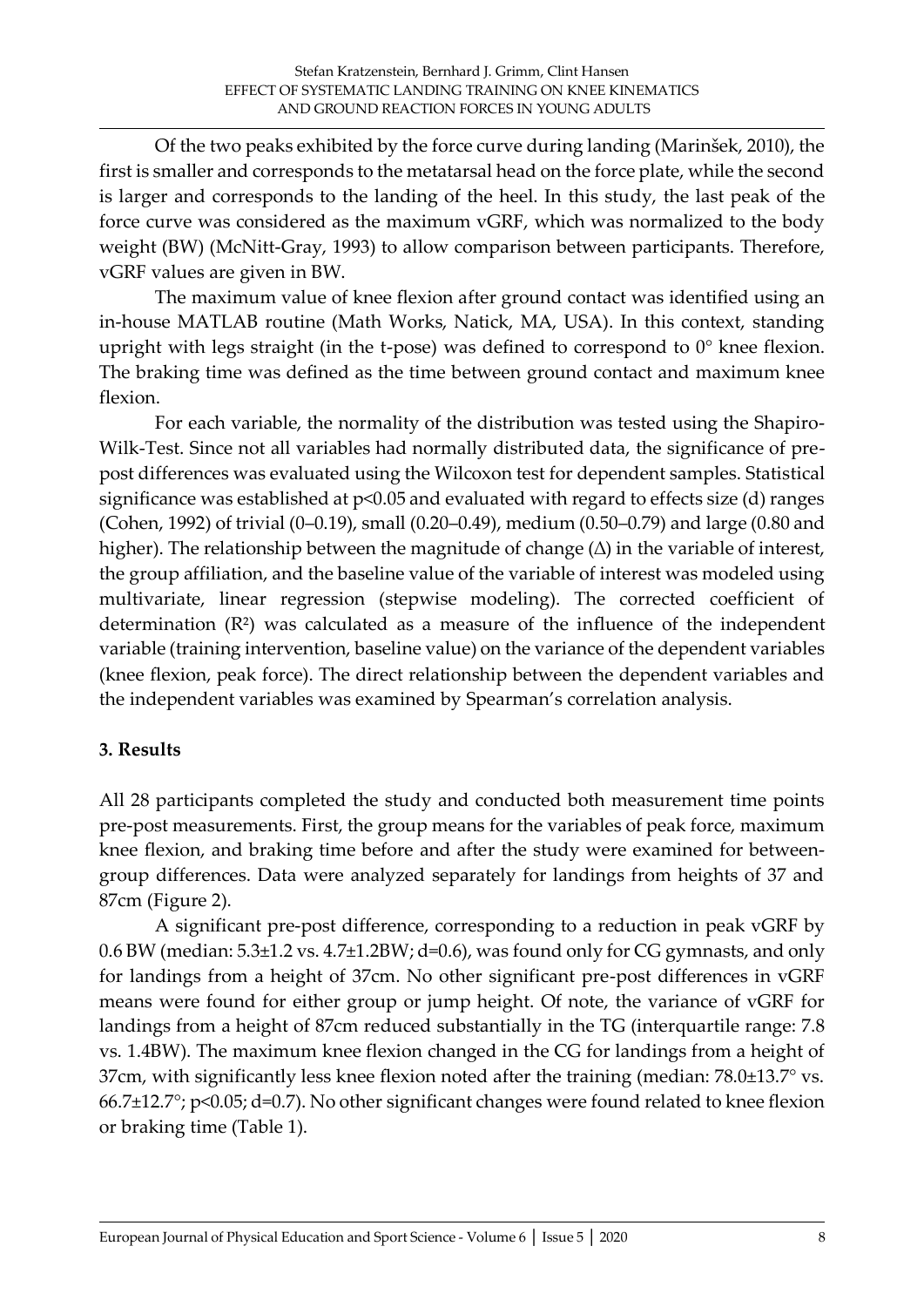

**Note:** The participants, who were beginner gymnasts, were randomly allocated to the training group (TG, green, n=14, 5-week program focused on landing training) or control group (CG, orange, n=14, no intervention). Values were obtained before and after the 5-week study (pre and post, respectively). Outliers are labeled with the participant ID. Body weight (BW); Vertical ground reaction force (vGRF).





**Note:** Beginner gymnasts were randomly allocated to the training group (TG, n=14, 5-week program focused on landing training) or control group (CG, n=14, no intervention). Landings from heights of 37cm (left side) and 87cm (right side) were evaluated. The variance was evaluated using linear regression (R²). Direct correlations were calculated using Spearman's analysis. Pre-post changes show significant (solid lines) correlation with baseline values.

The linear regression analysis shows that individual differences explain the intragroup variance of maximum knee flexion in the TG with 56% for landings from 37cm  $(R<sup>2</sup>=0.563)$  and with 60% for landings from 87cm  $(R<sup>2</sup>=0.596)$  (Figure 3). Only the baseline values of knee flexion (37cm: β=-0.654, p>0.01; 87cm: β=-0.773, p<0.01) made a significant contribution. Moreover, the baseline values correlated with the pre-post change in knee flexion for landings from both heights (37cm:  $r=-0.741$ ; 87cm:  $r=-0.767$ ; both with  $p<0.01$ ),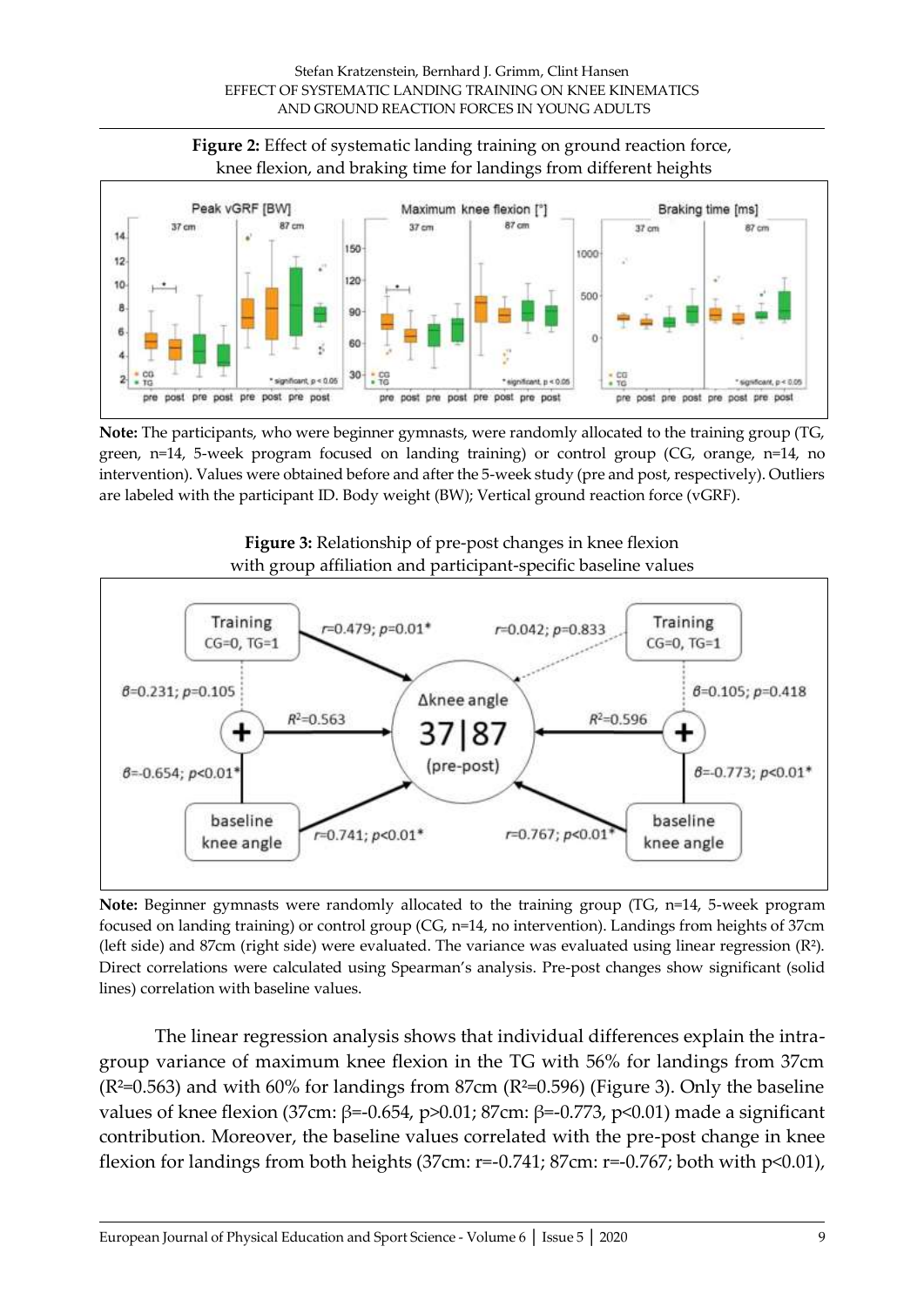which indicates that participants with an initially large deviation from the target position also made a large progress throughout the landing training (Figure 4). The group affiliation, however, made only for landings from a height of 37cm a significant contribution to the change in knee flexion (r=0.479).





**Note:** The high correlation suggests that participants with high deviations from the target knee flexion upon landing (<90°) made the greatest progress over the 5-week training period.

The change in peak vGRF (Figure 5) was significantly correlated with the baseline values for landings from both heights (37cm: β=-0.731, p>0.01; 87cm: β=-0.602, p=0.001), explaining 48% (37cm) and 29% (87cm) of the variance within the TG. Additionally, baseline vGRFs correlated significantly (37cm: r=-0.707; 87cm: r=-0.618; both with p<0.01) with the participant-specific changes in peak vGRFs.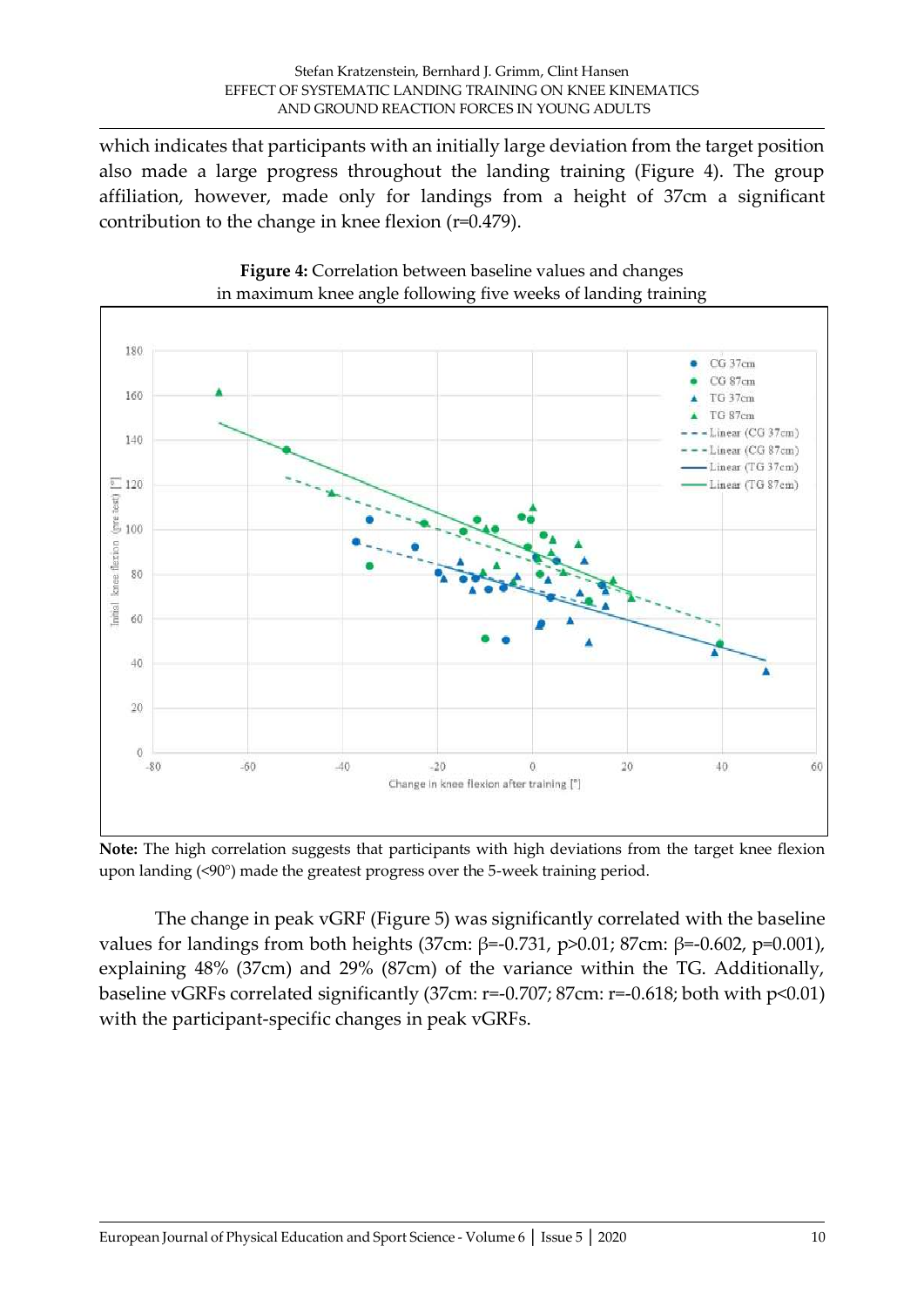

**Note:** Beginner gymnasts were randomly allocated to the training group (TG, n=14, 5-week program focused on landing training) or control group (CG, n=14, no intervention). Landings from heights of 37 and 87cm were evaluated. The variance was evaluated using linear regression  $(R<sup>2</sup>)$ . Direct correlations were calculated using the Spearman method. Pre-post changes show a significant (solid lines) correlation with baseline values.

No significant effects were found for group affiliation, neither for the vGRF  $(F=0.268, p=0.614)$  nor the knee flexion (F=0.038, p=0.848). While the factor time point (preand post-measurement) had no significant effect on the knee flexion (F=1.867, p=0.195), it affected the vGRF (F=5.748, p=0.032) significantly. The height significantly affected the vGRF (F=57.798, p<0.05) and the knee flexion (F=63.688, p<0.05).

#### **4. Discussion**

In this study, we hypothesized that a systematic 5-week training of the availability of appropriate responses to unexpected landing situations and finishing in the final landing position defined by the FIG (2013) would result in lower vertical ground reaction forces and lesser knee flexion for both drop jump heights. After the training, the average magnitude of the vGRF was about four times BW from a height of 37cm, which corresponds to the results of Christoforidou et al. (2017), who analyzed trained subjects. We found higher vGRF (7.5BW) for landings from a height of 87cm. Assuming that the vGRF measured by Christoforidou et al. (2017) would linearly increase with a further increase in the plateau height, the vGRF from this study appears to be about 1 BW higher. To what extent this difference is due to the training level of the test subjects, remains to be investigated. However, only the CG showed a statistically significant pre-post change in peak vGRF, which reduced by 0.6BW); this change in peak vGRF was accompanied by switching to a stiffer landing technique, for which the CG did not train specifically. This result suggests that systematic landing training may not be necessary to achieve reduced vGRF, primarily since no changes were found in the TG. While the factor time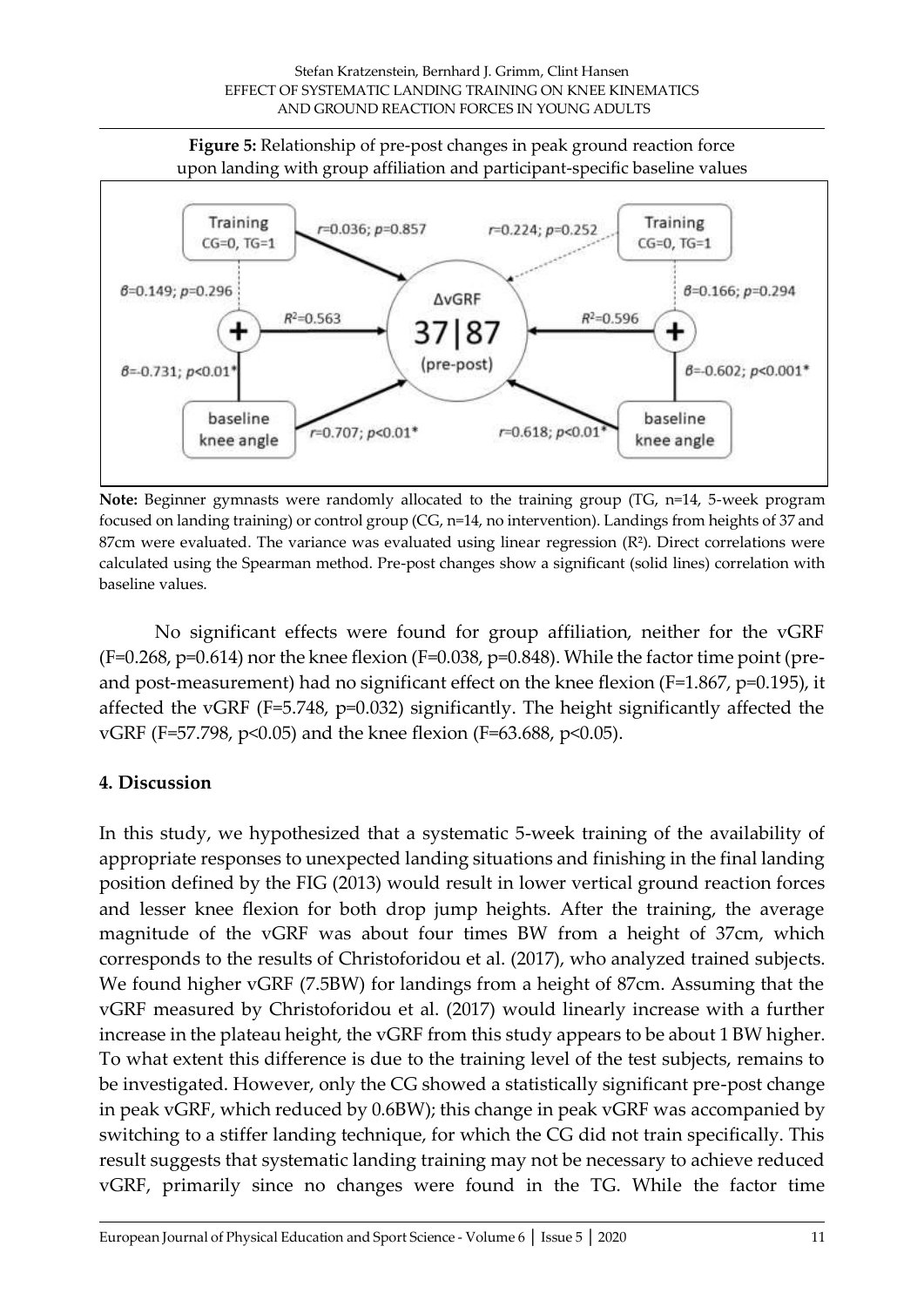significantly affects a reduction in vGRF over both groups, this training result is not related to group affiliation. Thus, this study shows that the familiarization with the landing setup, including a non-specific exercising, can already improve the landing technique. The braking times noted in this study are consistent with those reported previously (Christoforidou et al., 2017). The lack of significant pre-post change in braking time reflects the lack of change in knee flexion, which would correspond to braking distance.

On the other hand, systematic landing training had a significant effect on maximum knee flexion and vGRF (Figures 3 and 5) in those participants whose landing technique was poorer at baseline. In other words, the deviations from the defined landing position was corrected within only five weeks of training. Nevertheless, most participants landed close to the intended landing position even at baseline, which may explain the lack of between-group regarding knee flexion. This result suggests that, even without landing training, beginner gymnasts landed intuitively in the intended, stiff position. The analysis of adult beginners certainly plays a key role. Even the self-reported athletic biography let exclude that the test subjects have received any special landing training in the past, and their previous athletic activity did include extensive landings from the heights analyzed, a prove of correlation between the previous motor skills, and the training success is not possible. According to studies by McNair, and Prapavessis (1999) and Tillmann, Hass, Brunt, and Bennett (2004) it can only be assumed that court sports with higher proportions of sudden changes of direction and decelerations have already led to the development of advanced motor skills. The training aimed at strengthening the trunk and leg muscles. The extent to which this 5-week training protocol translated into muscle adaptation was not shown in this study. However, given the reduction in maximum vGRFs and consistent knee kinematics, it can be assumed that more optimal control of energy absorption through the musculature has been achieved (De Vita & Skelly, 1992; Kuenze et al., 2015). This assumption implies that muscle-tendon properties develop increased strength with training, which is fundamental for stiffness regulation during the braking phase (Christoforidou et al., 2017).

Several limitations of this study should be discussed. First, to simplify the implementation of motion analysis in the practical setting, we considered only one joint angle. However, this approach may be insufficient for adequately gauging the effects of training. Studies such as that conducted by Christoforidou et al. (2017) reported that, as beginner athletes gradually gain improved motor control, their ankle and hip angles during exercise change as well. In particular, the posture of the upper body during landing becomes more upright as the athletes develop advanced performance. Nevertheless, the knee angle is considered a key parameter for assessing the landing position and is used as the sole evaluation criterion of landing posture in competitions (Cuk & Marinšek, 2013; FIG, 2013). More complex motion analysis is warranted to clarify the effect of systematic landing training on landing kinematics in gymnasts.

Various studies have shown that the landing behavior of elite and novice gymnasts differs regarding muscle pre-activation (Christoforidou et al., 2017). This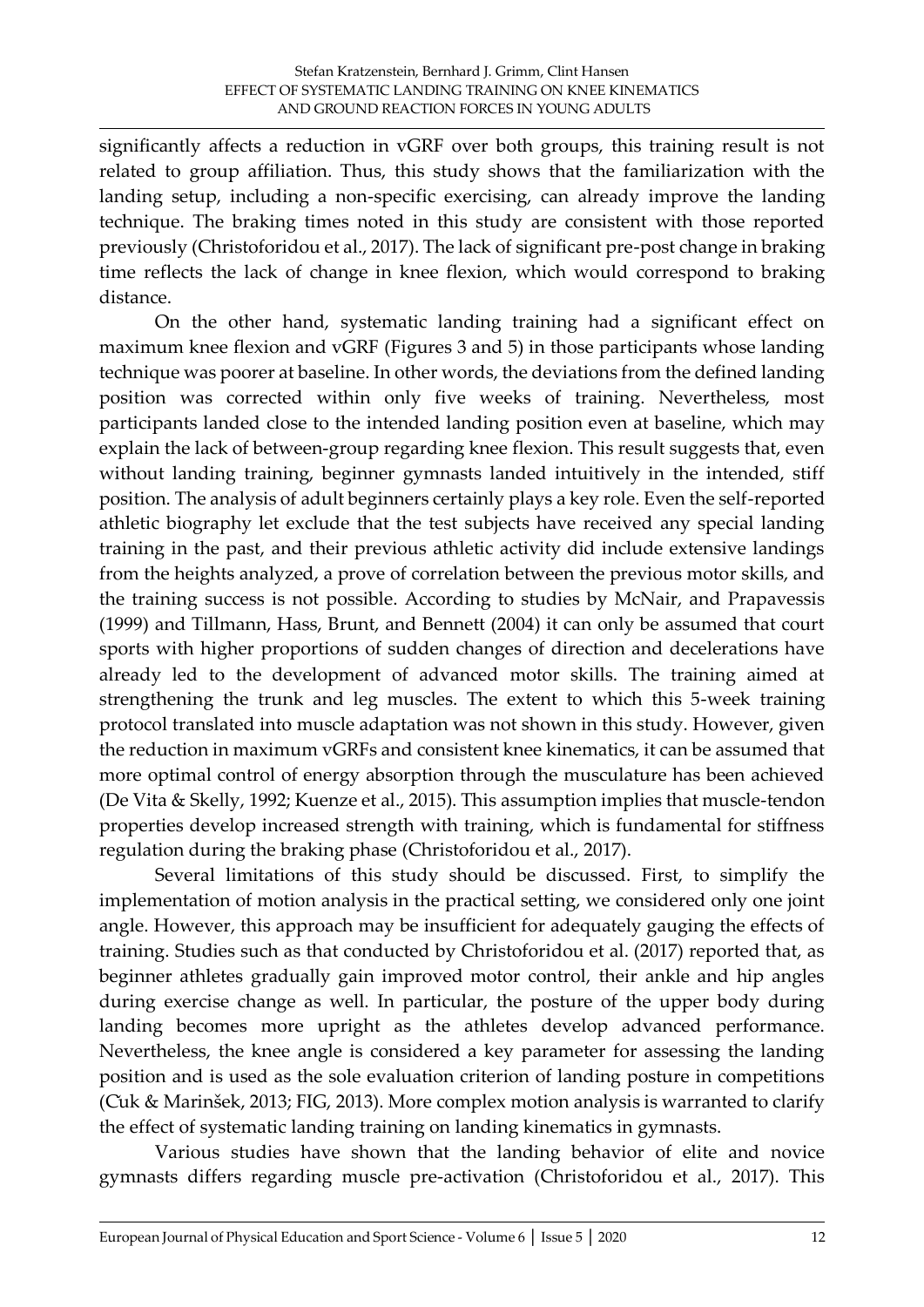improvement in motor control could explain the change in vGRF noted in our study. It is expected that activated musculature has a higher capacity to compensate for the energy transmitted to the musculoskeletal system during landing.

# **5. Conclusion**

In this study, we found that a 5-week landing exercise program was sufficient to correct extreme deviations of knee flexion from the desired stiff landing position. However, we could not confirm a significant effect of training (vGRF, knee flexion, braking time) in the overall TG, likely because baseline kinematics were already very good in this sample of beginner gymnasts. Consequently, we have to reject our hypothesis that 5-week training does not result in lower vertical ground reaction forces and higher knee angles for both drop jump heights. However, our present findings indicate that systematic landing training has the potential to induce positive muscle adaptation and improve motor control, which should be considered in further studies.

#### **Acknowledgement**

We acknowledge Chantal Winkel and Kathrin Ornowski for supporting the study by planning and conducting the training of the athletes.

# **Conflicts of Interests**

The authors declare that the research was conducted in the absence of any commercial or financial relationships that could be construed as a potential conflict of interest.

# **References**

- Araujo, S., Cohen, D., & Hayes, L. (2015). Six Weeks of Core Stability Training Improves Landing Kinetics Among Female Capoeira Athletes: A Pilot Study. Journal of Human Kinetics, 45(1), 27–37.<https://doi.org/10.1515/hukin-2015-0004>
- Bressel, E., & Cronin, J. (2005). The Landing Phase of a Jump Strategies to Minimize Injuries. Journal of Physical Education, Recreation and Dance, 76(2), 30–35. <https://doi.org/10.1080/07303084.2005.10607332>
- Christoforidou, Α., Patikas, D.A., Bassa, E., Paraschos, I., Lazaridis, S., Christoforidis, C., & Kotzamanidis, C. (2017). Landing from different heights: Biomechanical and neuromuscular strategies in trained gymnasts and untrained prepubescent girls. Journal of Electromyography and Kinesiology, 32, 1–8. <https://doi.org/10.1016/j.jelekin.2016.11.003>
- Cohen, J. (1992). A power primer. Psychological Bulletin, 112, 155–159. <https://doi.org/10.1037/0033-2909.112.1.155>
- Cortes, N., Onate, J., Abrantes, J., Gagen, L., Dowling, E. & Van Lunen, B. (2007). Effects of Gender and Foot-Landing Techniques on Lower Extremity Kinematics during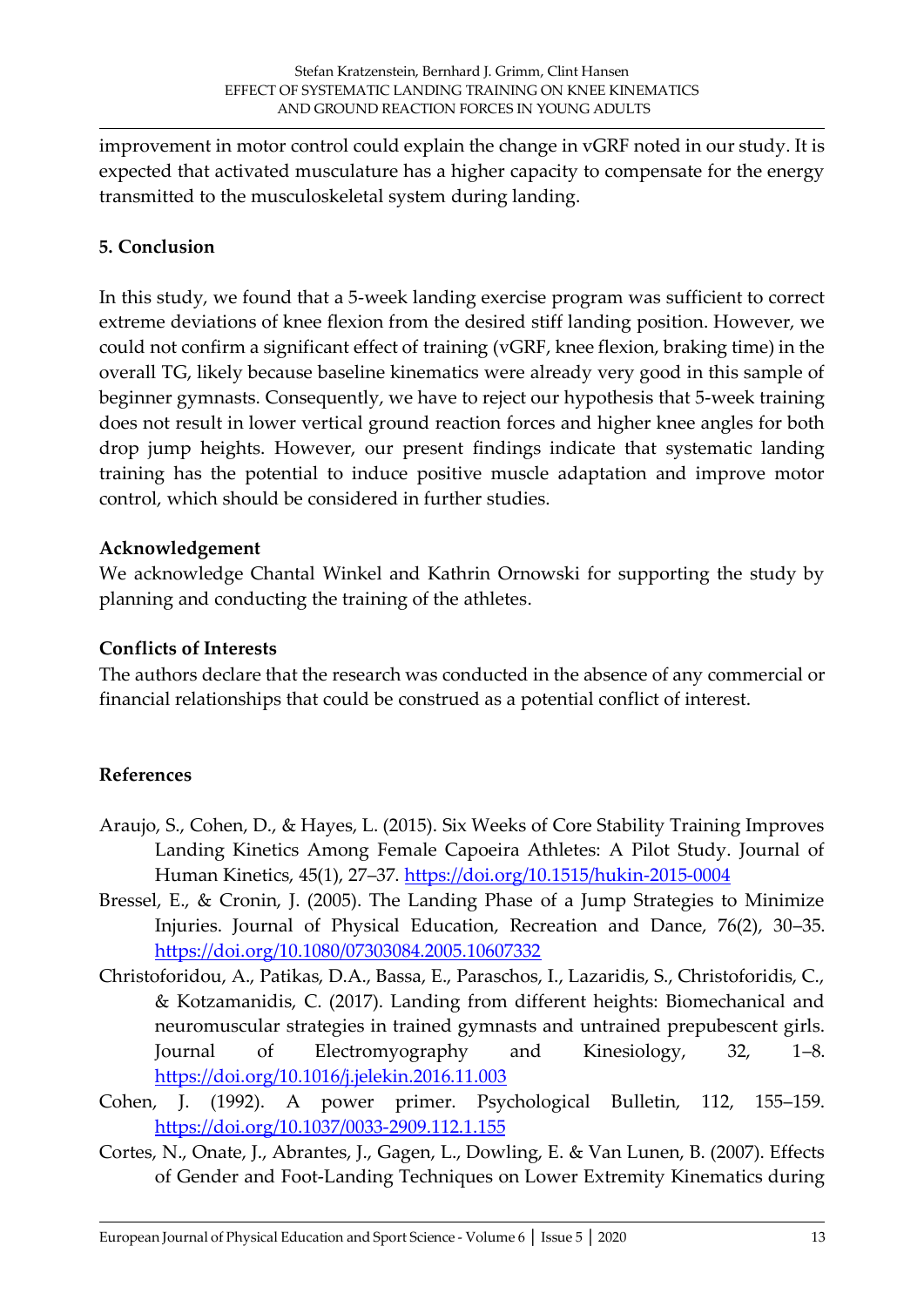Drop-Jump Landings. Journal of Applied Biomechanics, 23(4), 289-299. <https://doi.org/10.1123/jab.23.4.289>

- Cronin, J., Bressel, E. & Finn, L. (2008) Augmented feedback reduces ground reaction forces in the landing phase of the volleyball spike jump. Journal of Sport Rehabilitation, 17(2), 148-159.<https://doi.org/10.1123/jsr.17.2.148>
- Čuk, I., & Marinšek, M. (2013). Landing quality in artistic gymnastics is related to landing symmetry. Biology of Sport, 30(1), 29–33[. https://doi.org/10.5604/20831862.1029818](https://doi.org/10.5604/20831862.1029818)
- De Vita, P., & Skelly, W.A. (1992). Effect of landing stiffness on joint kinetics and energetics in the lower extremity. Medicine and Science in Sports and Exercise, 24(1), 108–115.
- Dufek, J.S., & Bates, B.T. (1990). The evaluation and prediction of impact forces during landings. Medicine and Science in Sports and Exercise, 22(3), 370–377.
- Faul, F., Erdfelder, E., Lang, A.-G., & Buchner, A. (2007). G\*Power 3: A flexible statistical power analysis program for the social, behavioral, and biomedical sciences. Behavior Research Methods, 39, 175-191.
- Fédération Internationale de Gymnastique (F.I.G.). (2013). 2017 2020 Code of Points: Women's Artistic Gymnastics. Retrieved from [https://www.gymogturn.no/wp](https://www.gymogturn.no/wp-content/uploads/2015/10/CoP-2017-2020-1.pdf)[content/uploads/2015/10/CoP-2017-2020-1.pdf](https://www.gymogturn.no/wp-content/uploads/2015/10/CoP-2017-2020-1.pdf)
- Fry, A. (2005). The role of resistance exercise intensity on muscle fiber adaptations. Review article. Sports Medicine, 34, 663–679. [https://doi.org/10.2165/00007256-](https://doi.org/10.2165/00007256-200434100-00004) [200434100-00004](https://doi.org/10.2165/00007256-200434100-00004)
- Hewett, T.E., Myer, G.D., Ford, K.R., Heidt, R.S., Colosimo, A.J., McLean, S.G., & Succop, P. (2005). Biomechanical measures of neuromuscular control and valgus loading of the knee predict anterior cruciate ligament injury risk in female athletes: A prospective study. The American Journal of Sports Medicine, 33(4), 492–501. <https://doi.org/10.1177/0363546504269591>
- Hume P., & Steele J. (2000) A preliminary investigation of injury prevention strategies in netball: Are players heeding the advice? Journal of Science and Medicine in Sport, 3(4), 406-413. [https://doi.org/10.1016/S1440-2440\(00\)80007-9](https://doi.org/10.1016/S1440-2440(00)80007-9)
- James, C. R., Herman, J. A., Dufek, J. S., & Bates, B. T. (2007). Number of trials necessary to achieve performance stability of selected ground reaction force variables during landing. Journal of sports science and medicine, 6(1), 126–134.
- Kuenze, C.M., Foot, N., Saliba, S.A., & Hart, J.M. (2015). Drop-Landing Performance and Knee-Extension Strength After Anterior Cruciate Ligament Reconstruction. Journal of Athletic Training, 50(6), 596–602. https://doi.org/10.4085/1062-6050- 50.2.11
- Marinšek, M., & Cuk, I. (2010). Landing errors in the men's floor exercise are caused by flight characteristics. Biology of Sport, 27(2), 123–128. <https://doi.org/10.5604/20831862.913079>
- Marinšek, M. (2010). Basic landing characteristics and their application in artistic gymnastic. Science of Gymnastics Journal, 2(2), 59–67.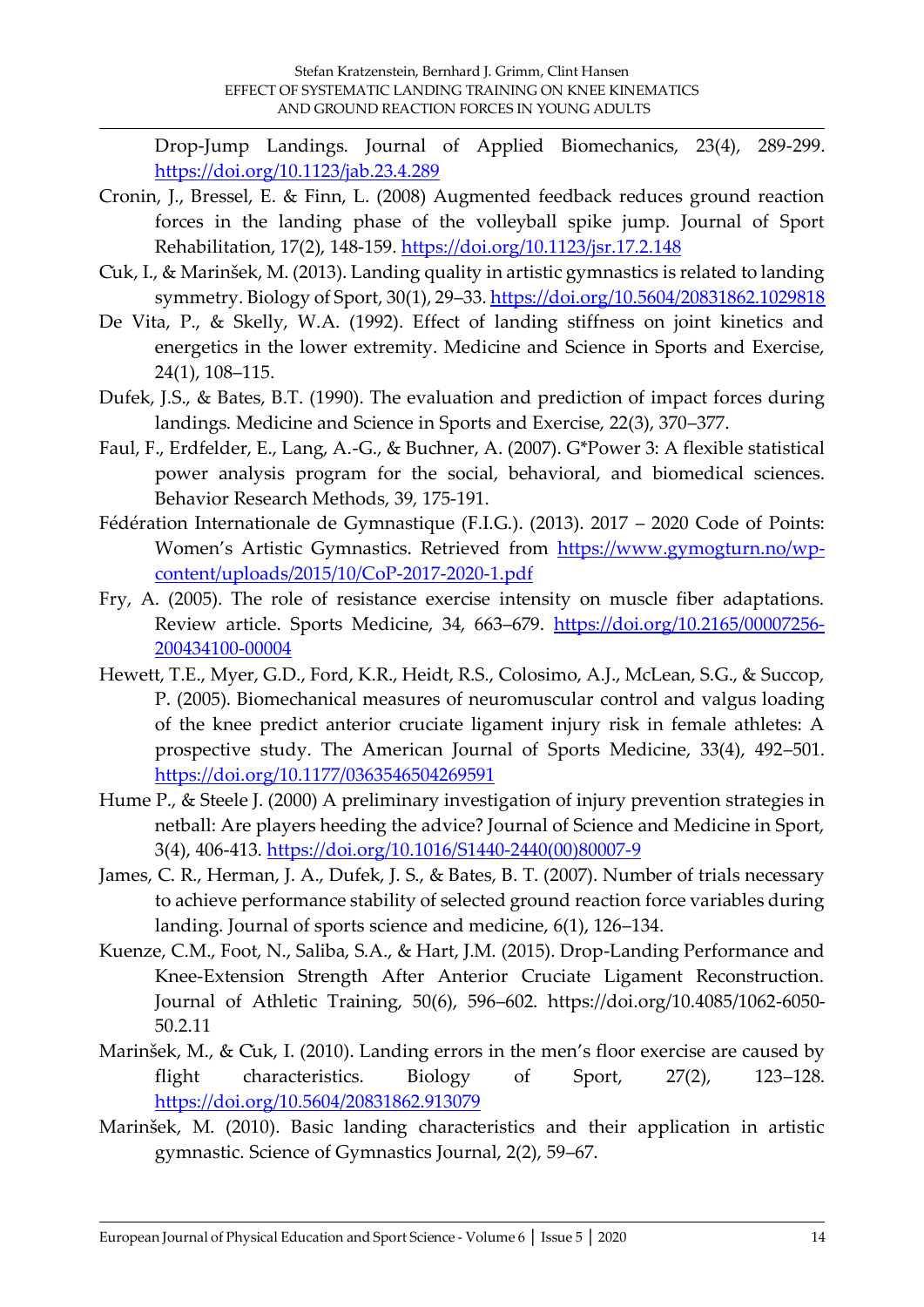- McNair, P., & Prapavessis, H. (1999) Normative data of vertical ground reaction forces during landing from a jump. Journal of Science and Medicine in Sport, 2(1), 86-88. [https://doi.org/10.1016/S1440-2440\(99\)80187-X](https://doi.org/10.1016/S1440-2440(99)80187-X)
- McNitt-Gray, J.L. (1993). Kinetics of the lower extremities during drop landings from three heights. Journal of Biomechanics, 26(9), 1037–1046.
- McNitt-Gray, J., Yokoi, T., & Millward, C. (1994). Landing strategies used by gymnasts on different surfaces. Journal of Applied Biomechanics, 10, 237-252. <https://doi.org/10.1123/jab.10.3.237>
- Mills, C., Pain, M.T.G., & Yeadon, M.R. (2008). The influence of simulation model complexity on the estimation of internal loading in gymnastics landings. Journal of Biomechanics, 41(3), 620–628.<https://doi.org/10.1016/j.jbiomech.2007.10.001>
- Paddle, D.L., & Maulder, P. S. (2013). Ground Reaction Forces and Loading Rates Associated with Parkour and Traditional Drop Landing Techniques. Journal of Sport Science and Medicine, 12(1), 122-129.
- Schot, P.K., & Dufek, J.S. (1993). Landing performance part 1: Kinematic, kinetic, and neuromuscular aspects. Medicine, Exercise, Nutrition and health, (2), 69-83.
- Seel, T., Raisch, J., & Schauer, T. (2014). IMU-based joint angle measurement for gait analysis. Sensors (Basel, Switzerland), 14(4), 6891–6909. <https://doi.org/10.3390/s14040689>
- Sigward, S.M., Havens, K.L., & Powers, C.M. (2011). Knee separation distance and lower extremity kinematics during a drop land: implications for clinical screening. Journal of Athletic Training, 46(5), 471–475.
- Struzik, A., Juras, G., Pietraszewski, B., & Rokita, A. (2016). Effect of drop jump technique on the reactive strength index. Journal of Human Kinetics, 52, 157-164. <https://doi.org/10.1515/hukin-2016-0003>
- Tabata I., Nischimura K., Kouzaki M., Hirai Y., Ogita F., Miyachi M., & Yamamoto K. (1996). Effects of moderate-intensity endurance and high-intensity intermittent training on anaerobic capacity and VO2 max. Medicine and Science in Sports and Exercise, 28(10), 1327–1330.
- Tillman, M., Hass, C., Brunt, D., & Bennett, G. (2004b) Jumping and landing techniques in elite women's volleyball. Journal of Sports Science and Medicine, 3, 30-36.
- Verniba, D., Vescovi, J.D., Hood, D.A., & Gage, W.H. (2017). The analysis of knee joint loading during drop landing from different heights and under different instruction sets in healthy males. Sports Medicine, 3(1), 6. [https://doi.org/10.1186/s40798-016-0072-x.](https://doi.org/10.1186/s40798-016-0072-x)